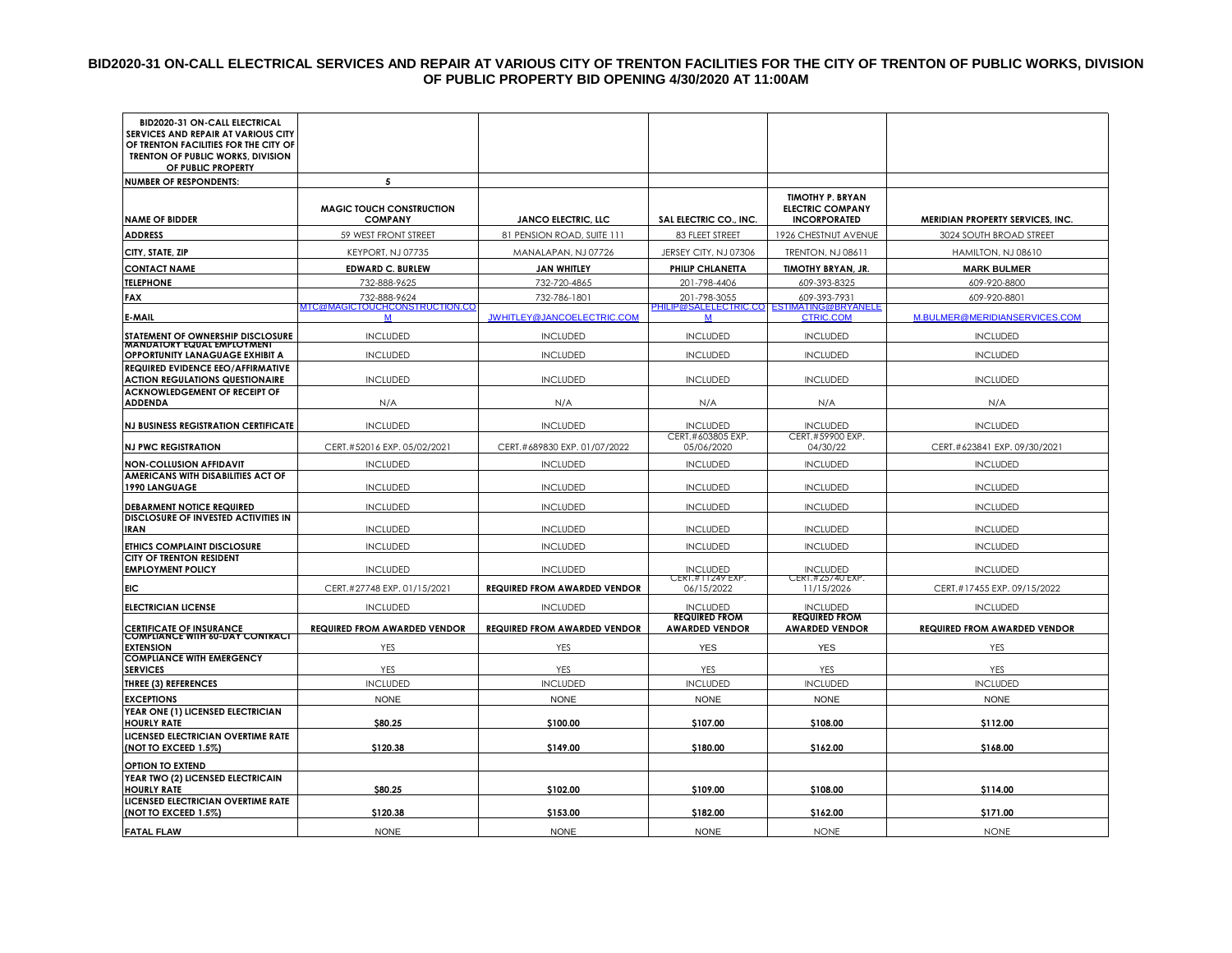

 $\mathcal{J}_{\mathcal{A}}$ 



## **BID PROPOSAL FORM**

We the undersigned propose to provide electrical services for various City of Trenton facilities for a period of one (1) year with the option to extend one (1) year pursuant to the specifications and requirements and made part hereof.

| <b>YEAR ONE</b><br><b>LICENSED ELECTRICIAN</b><br><b>HOURLY RATE:</b>                            |                                    | $S_{-}$ | 80.25                                                                                                                                                                                                                              |  |
|--------------------------------------------------------------------------------------------------|------------------------------------|---------|------------------------------------------------------------------------------------------------------------------------------------------------------------------------------------------------------------------------------------|--|
| (NOT TO EXCEED 1.5%)                                                                             | LICENSED ELECTRICIAN OVERTIME RATE | S.      | 120.38                                                                                                                                                                                                                             |  |
| <b>OPTION TO EXTEND</b><br><b>YEAR TWO</b><br><b>LICENSED ELECTRICIAN</b><br><b>HOURLY RATE:</b> |                                    | S.      | 80.25                                                                                                                                                                                                                              |  |
| (NOT TO EXCEED $1.5\%$ )                                                                         | LICENSED ELECTRICIAN OVERTIME RATE | S.      | 120.38                                                                                                                                                                                                                             |  |
|                                                                                                  |                                    |         | ORIGINAL SIGNATURE BY AUTHORIZED REPRESENTATIVE)<br>The undersigned is a Corporation, Partnership or Individual under the laws of the State of<br>New Jersey having its principal office at 59 West Front Street Keyport, NJ 07735 |  |
| <b>COMPANY</b>                                                                                   | Magic Touch Construction Co., Inc. |         |                                                                                                                                                                                                                                    |  |
| <b>ADDRESS</b>                                                                                   | 59 West Front Street               |         |                                                                                                                                                                                                                                    |  |
| <b>ADDRESS</b>                                                                                   | Keyport, NJ 07735                  |         |                                                                                                                                                                                                                                    |  |
| FED. ID#                                                                                         |                                    |         |                                                                                                                                                                                                                                    |  |
| <b>NAME</b>                                                                                      | <b>Edward C. Burlew</b>            |         |                                                                                                                                                                                                                                    |  |
| <b>TELEPHONE</b>                                                                                 | 732-888-9625                       |         |                                                                                                                                                                                                                                    |  |
| <b>FAX</b>                                                                                       | 732-888-9624                       |         |                                                                                                                                                                                                                                    |  |
| EMAIL <b>EMAIL</b>                                                                               | mtc@magictouchconstruction.com     |         |                                                                                                                                                                                                                                    |  |
| <b>DATE</b><br>SIGNATURE                                                                         | 4/21/2020                          |         |                                                                                                                                                                                                                                    |  |
|                                                                                                  |                                    |         |                                                                                                                                                                                                                                    |  |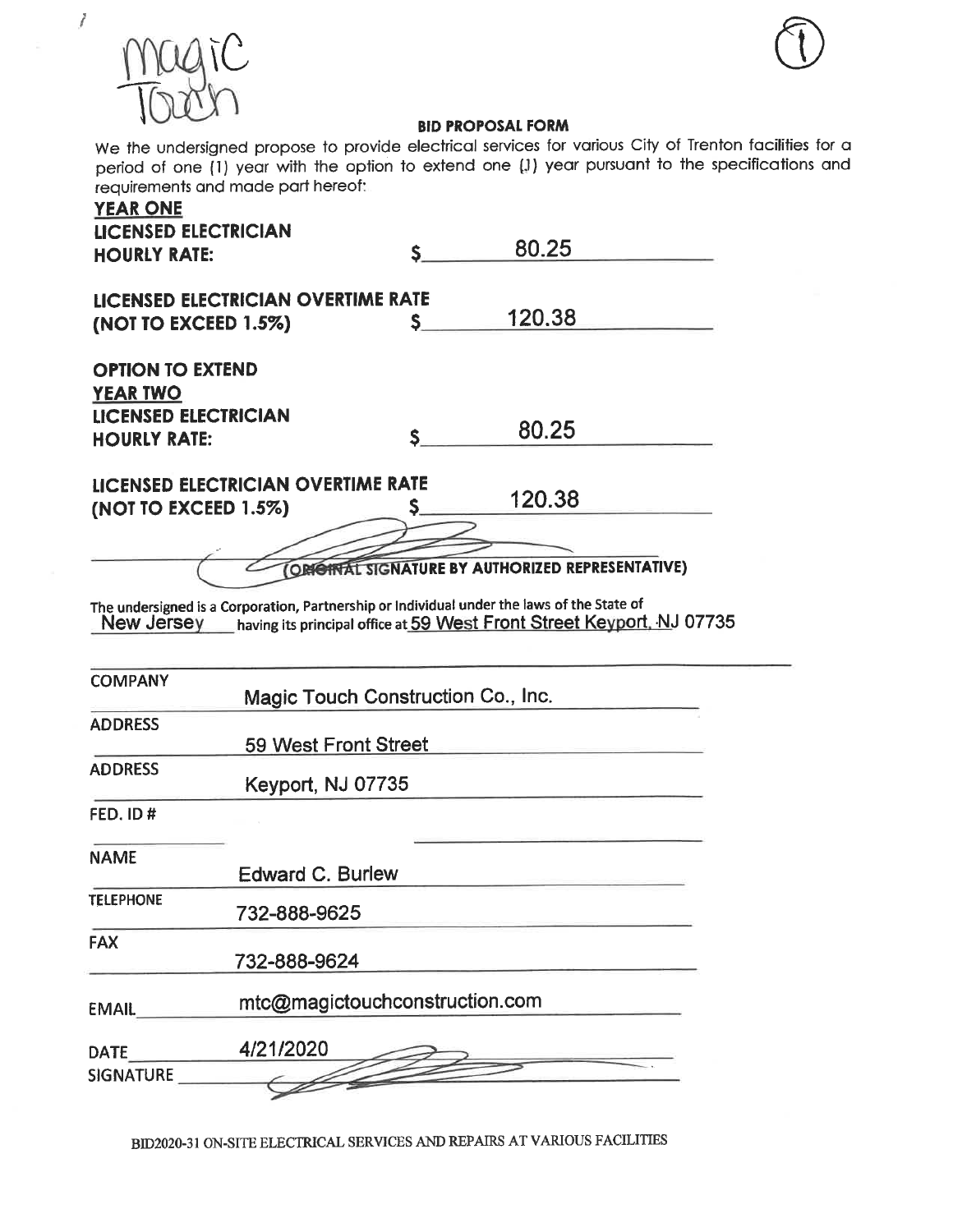



# **BID PROPOSAL FORM**

We the undersigned propose to provide electrical services for various City of Trenton facilities for a period of one (1) year with the option to extend one (1) year pursuant to the specifications and requirements and made part hereof:

| <b>YEAR ONE</b><br><b>LICENSED ELECTRICIAN</b><br>100.00<br>$\mathbf{S}$<br><b>HOURLY RATE:</b>                                                                                                |  |
|------------------------------------------------------------------------------------------------------------------------------------------------------------------------------------------------|--|
| LICENSED ELECTRICIAN OVERTIME RATE<br>5149.00<br>(NOT TO EXCEED $1.5\%$ )                                                                                                                      |  |
| <b>OPTION TO EXTEND</b><br><b>YEAR TWO</b><br><b>LICENSED ELECTRICIAN</b><br>s $10a \cdot \infty$ -<br><b>HOURLY RATE:</b>                                                                     |  |
| LICENSED ELECTRICIAN OVERTIME RATE<br>$5/53.00 -$<br>(NOT TO EXCEED 1.5%)                                                                                                                      |  |
| (ORIGINAL SIGMATURE BY AUTHORIZED REPRESENTATIVE)                                                                                                                                              |  |
| The undersigned is a Corporation, Partnership or Individual under the laws of the State of<br>New Tossey having its principal office at 81 pension for Mayalopan MT07726<br>SANCO Blecture LLC |  |
| <b>COMPANY</b><br><b>STE III</b><br>Pension<br>$K_{\theta}$<br>81                                                                                                                              |  |
| <b>ADDRESS</b><br>7726<br>apan<br>MQnQ<br><b>ADDRESS</b>                                                                                                                                       |  |
| <b>FED. ID#</b><br>Whitler<br>An<br><b>NAME</b><br>$\cap$ $\cap$<br>$\sqrt{2}$                                                                                                                 |  |
| TELEPHONE 730-1801<br><b>FAX</b>                                                                                                                                                               |  |
| EMAILVwhiHeig@JAncoelectricCom                                                                                                                                                                 |  |
| <b>DATE</b><br><b>SIGNATURE</b>                                                                                                                                                                |  |
| BID2020-31 ON-SITE ELECTRICAL SERVICES AND REPAIRS AT VARIOUS FACILITIES                                                                                                                       |  |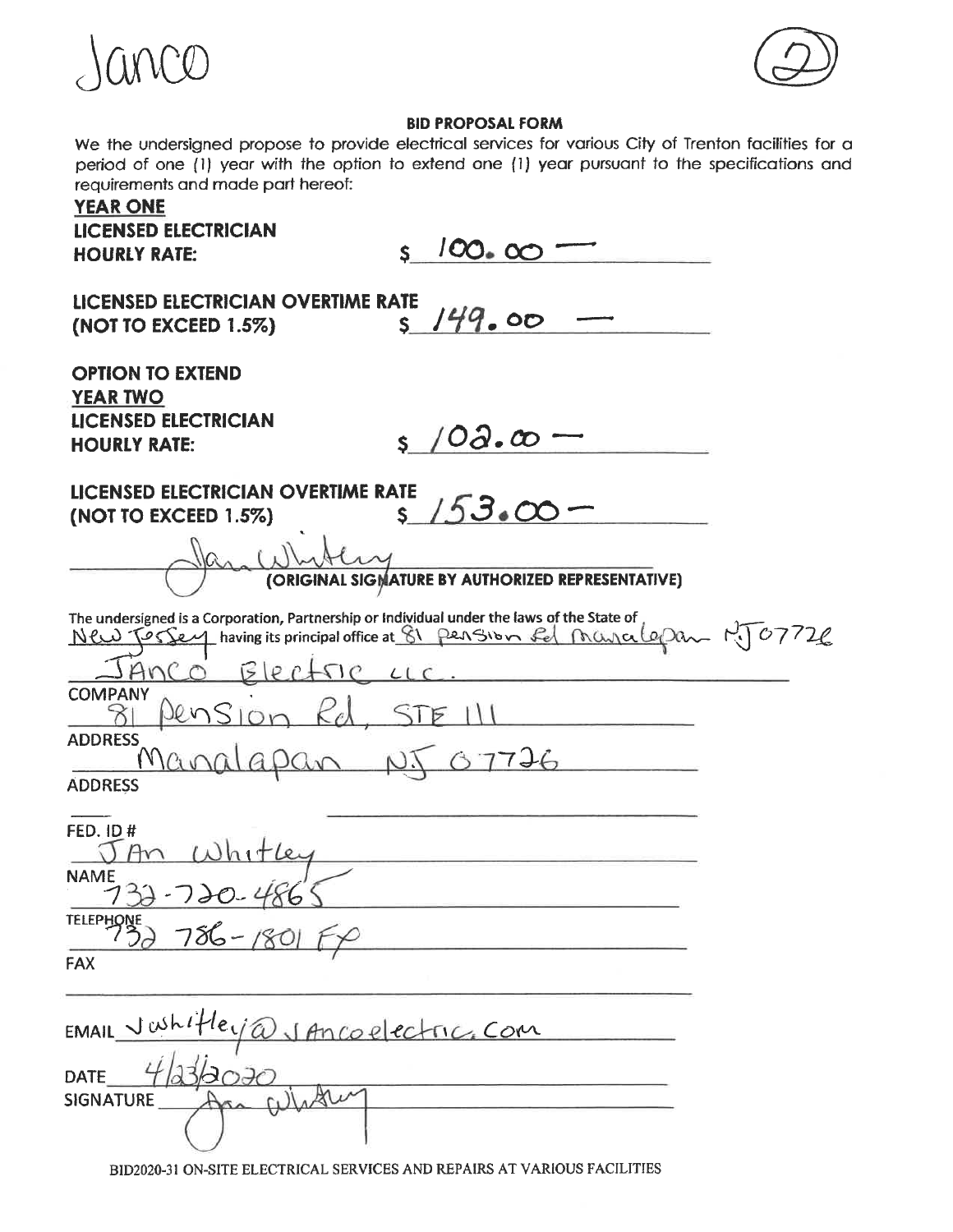



#### **BID PROPOSAL FORM**

We the undersigned propose to provide electrical services for various City of Trenton facilities for a period of one (1) year with the option to extend one (1) year pursuant to the specifications and requirements and made part hereof;

# **YEAR ONE** LICENSED ELECTRICIAN

**HOURLY RATE:** 

 $5107.00$ 

LICENSED ELECTRICIAN OVERTIME RATE (NOT TO EXCEED 1.5%)

180.00  $\mathsf{S}$ 

**OPTION TO EXTEND YEAR TWO LICENSED ELECTRICIAN HOURLY RATE:** 

 $s/09.00$ 

LICENSED ELECTRICIAN OVERTIME RATE (NOT TO EXCEED  $1.5\%$ ) S.

(ORIGINAL SIGNATURE BY AUTHORIZED REPRESENTATIVE)

The undersigned is a Corporation, Partnership or Individual under the laws of the State of New Jersey having its principal office at Jersey City, New Jersey 07306

| <b>COMPANY</b>                    | SAL Electric Co, INC.         |
|-----------------------------------|-------------------------------|
| <b>ADDRESS</b>                    | 83 Fleet Street               |
| <b>ADDRESS</b><br><b>FED. ID#</b> | JERSEY City, New JERSEY 07306 |
| <b>NAME</b>                       |                               |
| <b>TELEPHONE</b>                  | ilio Chanetta<br>201798-4406  |
| <b>FAX</b>                        | 201-798-3055                  |
|                                   | EMAIL philip@sALElectric.com  |
| <b>DATE</b><br><b>SIGNATURE</b>   | $04 - 30 - 3020$              |
|                                   |                               |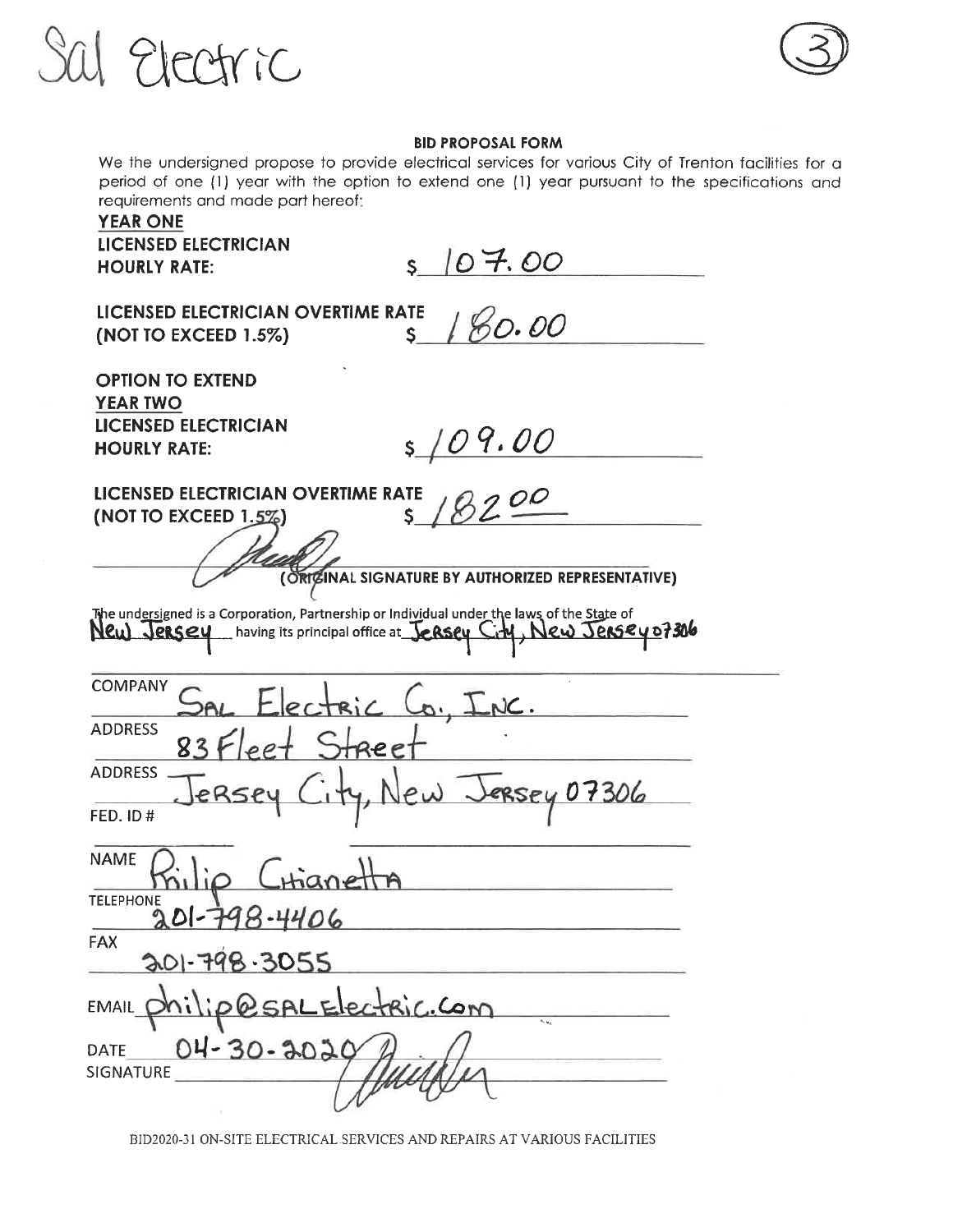

## **BID PROPOSAL FORM**

We the undersigned propose to provide electrical services for various City of Trenton facilities for a period of one (1) year with the option to extend one (1) year pursuant to the specifications and requirements and made part hereof:

**YEAR ONE LICENSED ELECTRICIAN HOURLY RATE:** 

\$ 108.00

LICENSED ELECTRICIAN OVERTIME RATE (NOT TO EXCEED 1.5%)

 $5/62.00$ 

**OPTION TO EXTEND YEAR TWO LICENSED ELECTRICIAN HOURLY RATE:** 

 $S$  108.00

LICENSED ELECTRICIAN OVERTIME RATE (NOT TO EXCEED 1.5%) S

(ORIGINAL SIGNATURE BY AUTHORIZED REPRESENTATIVE)

The undersigned is a Corporation, Partnership or Individual under the laws of the State of New Jersey having its principal office at 1926 Chestnut Ave., Trenton, NJ 08611

| <b>COMPANY</b>   |                                                                                                                                                                                                                                    |  |
|------------------|------------------------------------------------------------------------------------------------------------------------------------------------------------------------------------------------------------------------------------|--|
|                  |                                                                                                                                                                                                                                    |  |
| <b>ADDRESS</b>   | Timothy P. Bryan Electric Co., Inc. <b>Electric Co., Inc. Electric Co. 2014</b>                                                                                                                                                    |  |
|                  | 1926 Chestnut Ave. <b>Executive</b> Service Ave.                                                                                                                                                                                   |  |
| <b>ADDRESS</b>   |                                                                                                                                                                                                                                    |  |
|                  | <b>Trenton NJ 08611 Contract Contract Contract Contract Contract Contract Contract Contract Contract Contract Contract Contract Contract Contract Contract Contract Contract Contract Contract Contract Contract Contract Cont</b> |  |
| FED. ID#         |                                                                                                                                                                                                                                    |  |
| <b>NAME</b>      |                                                                                                                                                                                                                                    |  |
|                  | Timothy Bryan, Jr.                                                                                                                                                                                                                 |  |
| <b>TELEPHONE</b> |                                                                                                                                                                                                                                    |  |
|                  | 609-393-8325                                                                                                                                                                                                                       |  |
| <b>FAX</b>       |                                                                                                                                                                                                                                    |  |
|                  | 609-393-7931                                                                                                                                                                                                                       |  |
| <b>EMAIL</b>     | estimating@bryanelectricco.com                                                                                                                                                                                                     |  |
| DATE.            | April 30, 2020                                                                                                                                                                                                                     |  |
| <b>SIGNATURE</b> | Temaille Bunch                                                                                                                                                                                                                     |  |
|                  |                                                                                                                                                                                                                                    |  |